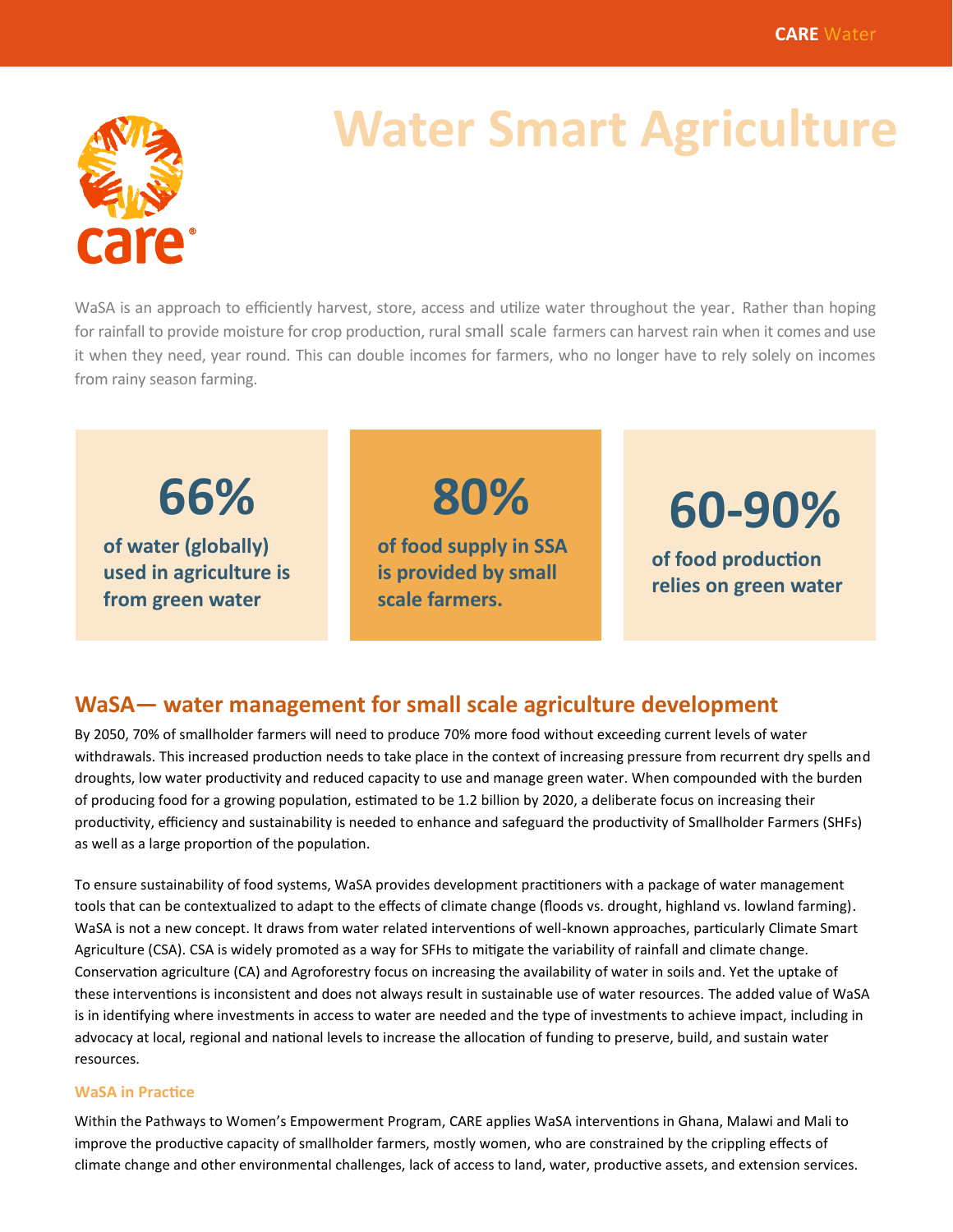Through capacity building efforts the WaSA through Pathways CARE has reached more than 6 000 farmers, mostly women, in Malawi, Ghana and Mali, enhancing skills for enhancing soil water on fields.

# **Water Smart Agriculture can help smallholder farmers increase production by up to 100%, and increase their incomes through dry season farming.**

In **Ghana** WaSA interventions have influenced farmers to engage in dry season farming using water from boreholes installed for domestic water supply, adding dietary diversity and income from sale of vegetables.

In Central **Mali** where women have access to only 10% of productive land, interventions to reclaim degraded soils have increased women's access to land. Coupled with irrigation WaSA interventions have led to increased productivity by women farmers.

In **Uganda**, the application of WaSA techniques such as rainwater harvesting to facilitate dry season crop production enabled farmers to double their incomes. Access to irrigation water from harvested rainfall enabled farmers to engage in dry season vegetable production, resulting in a dry season income stream that they normally didn't have. Dry season crop production has proved more lucrative than rainfall season farming targeted for staple cereals production.

WaSA type interventions are apparent in other CARE programing aimed at improving food and nutritional security through access to boreholes and small reservoirs. For a continent where only 4% of productive land is irrigated, adding to existing irrigation increases food output and opportunities for farmers to engage in markets.

### **Delivering Results**

WaSA is not about just accessing blue water , which is limited and difficult for small scale farmers to harvest from new sources. Relying primarily on blue water therefore can limit small scale farmers from increasing production or

incomes during dry seasons. Limited access to water is a core constraint to building resilience capacity as any interventions focused on increasing the productive capacity of small scale farmers cannot be sustainable without a focused agenda on increasing access to water. WaSA focuses on 3 approaches:

**Irrigation smart** – invest in efficient small scale irrigation **Rainfall smart** – reduce runoff, maximize infiltration, harvest rain water

**Soil smart** - initial investment for farmer, in soil management to enhance soil health and capacity to retain moisture.

By investing in WaSA, CARE can support SHFs to:

- increase yields with less water
- increase investments in accessing water, and
- increase awareness/commitment to equity mechanisms and the role of smallholders in managing water.

### **The Ideal WaSA Package**

WaSA can be applied at multiple scales. As such, the WaSA package has multiple targets – farmers, private sector ad governments. WaSA is therefore a set of interventions targeted at multiple scales, and varies depending on environment and challenges. The ideal WaSA package is environment specific, and comprises tools and practices for farmers, approaches for private sector engagement (for example markets and access to markets), broader government engagement and budget allocation targeted at enabling smallholder farmer access to water, including enabling environment, and advocating for water access as an enabler for local development.

**Farmers:** package of environment specific interventions: soil moisture conservation/management, green water use, efficient irrigation use

**Private Sector:** Driving demand for new technologies and practices, information exchange comprising market opportunities locally and nationally

**Local/National Governments:** Identifying where to invest and targeting investments in water for agriculture for increased food production and sustained livelihoods.

**Regional/National Global:** Advocacy for improved water use as a key ingredient for enhanced food production and livelihoods investments.